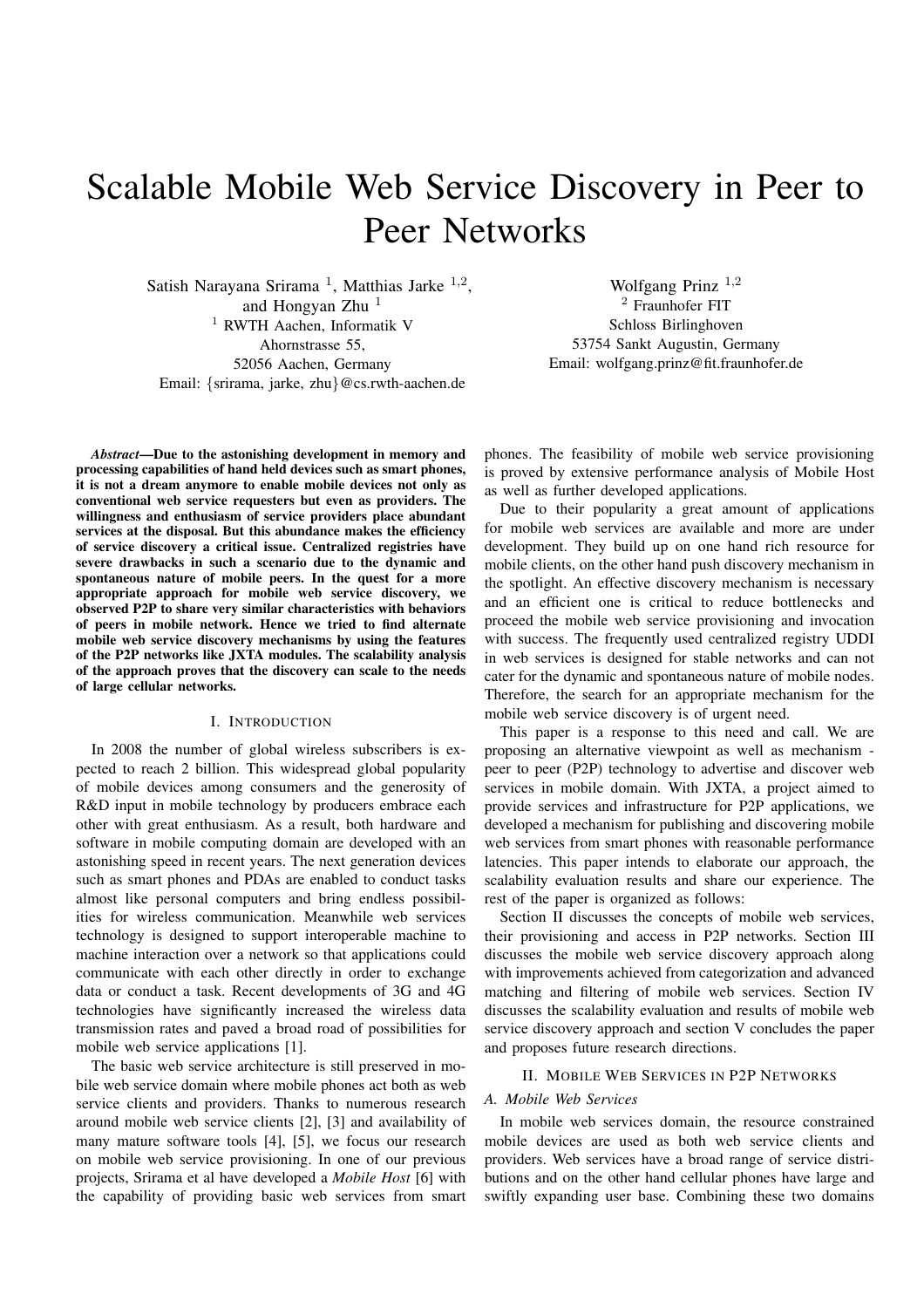brings us a new trend and lead to manifold opportunities to mobile operators, wireless equipment vendors, third-party application developers, and end users. By following the basic web services architecture, mobile web services enable communication via open XML web service interfaces and standardized protocols also on the radio link, where today still proprietary, and application- and terminal-specific interfaces are required. To support the mobile web services, there exist many organizations such as OMA [7], LA [8] on the specifications front; some practical data service applications such as over-the-air provisioning (OTA), application handover etc. on the commercial front; and SUN, IBM toolkits [4], [5] on the development front. Thus, though this is early stages, we can safely assume that mobile web services are the road ahead.

While mobile web service clients are quite common these days, the research with providing web services from smart phones is still sparse. However, a mobile device in the role of a service provider enables, amongst others, entirely new scenarios and end-user services. This paradigm shift from the role of service consumer to the service provider is also a step towards practical realization of various computing paradigms such as pervasive computing, ubiquitous computing, ambient computing and context-aware computing. In the mobile web service provisioning project one such Mobile Host was developed proving the feasibility of concept. Mobile Host is a light weight web service provider built for resource constrained devices like cellular phones. It has been developed as a web service handler built on top of a normal Web server. The SOAP based web service requests sent by HTTP tunneling are diverted and handled by the web service handler component. The Mobile Host was developed in PersonalJava on a SonyEricsson P800 smart phone. The footprint of the fully functional prototype is only 130 KB. Open source kSOAP2 [9] was used for creating and handling the SOAP messages.

The detailed evaluation of this Mobile Host clearly showed that service delivery as well as service administration can be done with reasonable ergonomic quality by normal mobile phone users [10]. As the most important result, it turns out that the total web service processing time at the Mobile Host is only a small fraction of the total request-response time  $(<10\%)$ and rest all being transmission delay. This makes the performance of the Mobile Host directly proportional to achievable higher data transmission rates. Similar implementations of Mobile Host were also possible with other Java variants like J2ME, for smart phones. We also have developed a J2ME based Mobile Host and its performance was observed to be not so significantly different from that of the PersonalJava version.

Once the Mobile Host was developed and its feasibility analyzed, extensive study was conducted in finding its specific application domains. The study was also aimed at growing Mobile Hosts' application scope; the research mainly focused on mobile community support and pervasive applications. During this study, it was observed that most of the targeted collaborative applications, somehow converged to Peer to Peer (P2P) [11] applications, and P2P offered a large scope for

many applications with Mobile Host. Not just the enhanced application scope, the P2P also offers many technical advantages to the Mobile Host, like the better mobile web service discovery and access mechanisms. The approaches are discussed in the following sections.

## *B. Mobile Web Service Provisioning in P2P Networks*

P2P is a set of distributed computing model systems and applications used to perform a critical function in a decentralized manner. P2P takes advantage of resources of individual peers like storage space, processing power, content, which are all critical for smart phones, and achieves scalability, cost sharing and anonymity, thereby enabling ad-hoc communication and collaboration. In order to reap the benefits of P2P, by achieving increased application scope, and targeting efficient utilization of resources of individual mobile peers, we tried to adapt Mobile Host into P2P networks. For this many of the current P2P technologies like Gnutella, Napster and Magi are studied in detail. Most of these technologies are proprietary and are generally targeting specific applications. Only project JXTA [12] offers a language agnostic and platform neutral system for P2P computing.

Combining JXTA and web services is not a completely new concept and at least for standalone systems some effort was already done by the research community. Here we mention some of these approaches. JXTA-SOAP project was started by Kevin Burton. The JXTA-SOAP is a package which allows SOAP communication over the JXTA P2P network. Qu and Nejdl [13] discussed the exposition of existing JXTA services as web services; and also integrating web service enabled content providers into JXTA. Hajamohideen [14] discussed the use of SOAP services as web services in JXTA. The SOAP service is a customization of the peer group service with ability to send and receive SOAP messages via a JXTA transport.

Moreover JXTA community has developed a light version of JXTA for mobile devices, called JXME (JXTA for J2ME). Considering JXME eliminates many of the low level details of the P2P systems like the transportation details. The mobile peers can communicate with each other using the best of the many network interfaces supported by the devices like Bluetooth, WiFi, GPRS etc. Considering these advantages and features of the JXTA, the Mobile Host was adapted into the JXTA network, to check its feasibility in P2P networks. Figure 1 shows the architecture of final deployment scenario of Mobile Hosts in the JXME network [15].

As shown in figure 1, the *virtual P2P network* also called the *mobile P2P network* is established in the mobile operator network with one of the nodes in operator proprietary network, acting as a JXTA super peer. JXTA network supports different types of peers to be connected to the network. The general peers are called *edge peers*. An edge peer registers itself with a *rendezvous peer* to connect to the JXTA network. Rendezvous peers cache and maintain an index of advertisements published by other peers in the P2P network. Rendezvous peers also participate in forwarding the discovery requests across the P2P network. A *relay peer* maintains route information and routes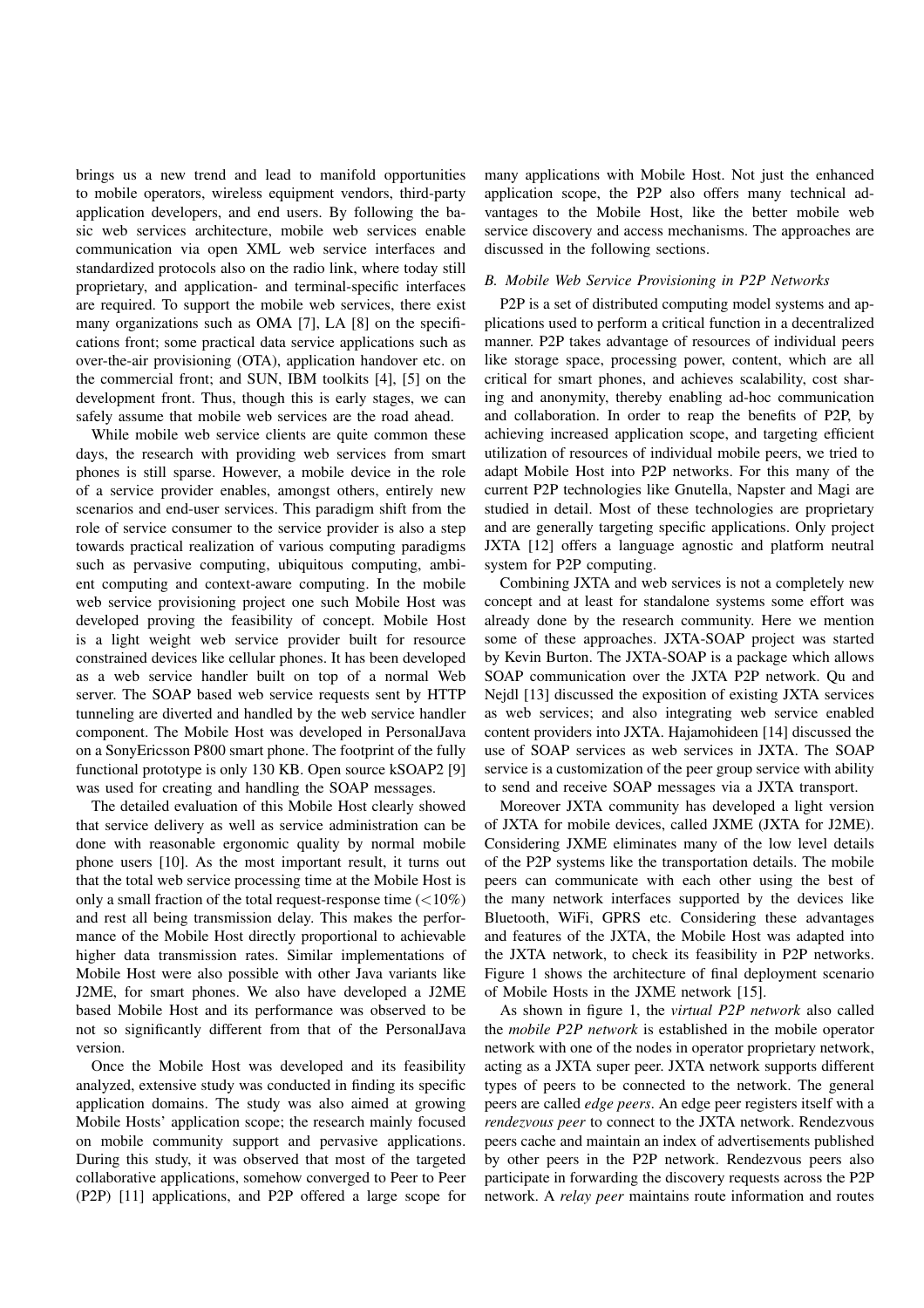

Fig. 1. Virtual mobile P2P network with Mobile Hosts

messages to peers behind the firewalls. A *super peer* has the functionality of both relay and rendezvous peers. In the mobile P2P network, the super peer can exist at Base Transceiver Station (BTS) and can be connected to other base stations, thus extending the JXTA network into the mobile operator network. Any Mobile Host or mobile web service client in the wireless network can connect to the P2P network using the node at base station as the rendezvous peer. The super peer can also relay requests to and from JXTA network, to the smart phones. Standalone systems can also participate in such a network as both rendezvous and relay peers, if the operator network allows such functionality, further extending the mobile P2P network.

### *C. Mobile Terminal Access in P2P Networks*

Once a web service is developed and deployed with the Mobile Host, the mobile terminal, that is registered and connected within the mobile operator network, requires some means of identification and addressing that allows the web service to be accessible also from Internet. Generally, computers and devices in a TCP/IP network are identified using an IP address. The IP address, that is required for the data transfer to and from smart phones (as for any other IP communication client as Web servers, Intranet workstations, etc.), is assigned during the communication configuration phase. Typically, the IP address assigned to mobile devices using GPRS connection is only temporarily available, and is known only within the mobile operator's network, which makes it difficult to use the IP address in the client applications. Very few operators in the market today provide the facility that provides the smart phone with the public IP in GPRS network. The operational setup for accessing the mobile terminal in a GPRS network is shown in figure 2 with the interaction numbered 1. The mobile TCP/IP connection between the web service client and the Mobile Host is deployed on top of a GPRS link into the mobile operator network. From there the traffic is routed through the Internet to/from the web service client. The problem of addressing each mobile node with IP is not a big issue and it could be solved with Mobile IP version 6 (*Mobile IPv6*) [16]. The mobile web service provisioning project also has identified other means of addressing the Mobile Host in HSCSD (High-Speed Circuit Switched Data), shown in figure 2 with number 2. [10]



Fig. 2. Mobile web service provisioning and interactions

The need for public IP for each of the participating Mobile Hosts was observed to be the major hindrance for commercial success of the Mobile Host. So, alternative architectures were studied for the addressing of mobile web services. In a JXTA network, each peer is uniquely identified by a static peer ID, which allows the peer to be addressed independent of its physical address like DHCP based IP address. This peer ID will stay forever with the device even though the device supports multiple network interfaces like Ethernet, WiFi or Bluetooth for connecting to the P2P network. Hence, the success of the Mobile Host in the P2P networks makes the addressing of Mobile Host possible with peer ID. Now by using the peer ID, Mobile Host does not have to worry about changing IPs, operator networks, and is always visible to the web service client. Mapping the peer ID to the IP is taken care by the JXTA network, thus eliminating the need for public IP. This Mobile P2P interaction in figure 2 is numbered 3.

Provisioning of mobile web services in totally decentralized manner is even more challenging. This kind of interaction between peers is also referred as pure P2P. *Pure P2P* is a setup like the classic Gnutella file sharing network. The interactions numbered 4 and 5 in figure 2 represent this pure P2P network idea. In our case of mobile web services, this means that discovery, invocation and integration of web services occur between mobile devices directly without any centralized entities like base stations. We have not studied how to provide mobile web services according to this kind of technical usage scenario, but it promises to have the best cost-effectiveness as long as interactions between clients and providers of mobile web services do not involve proprietary mobile networks. Bluetooth could be a perfect technical solution for establishing such a pure P2P network. This kind of interactions tends to enable personal computing using various devices in Personal Area Network partially or fully based on mobile web services [17].

# III. MOBILE WEB SERVICE DISCOVERY IN JXME **NETWORK**

In a commercial wireless environment with Mobile Hosts, and with each Mobile Host providing some services for Internet, the number of services expected to be published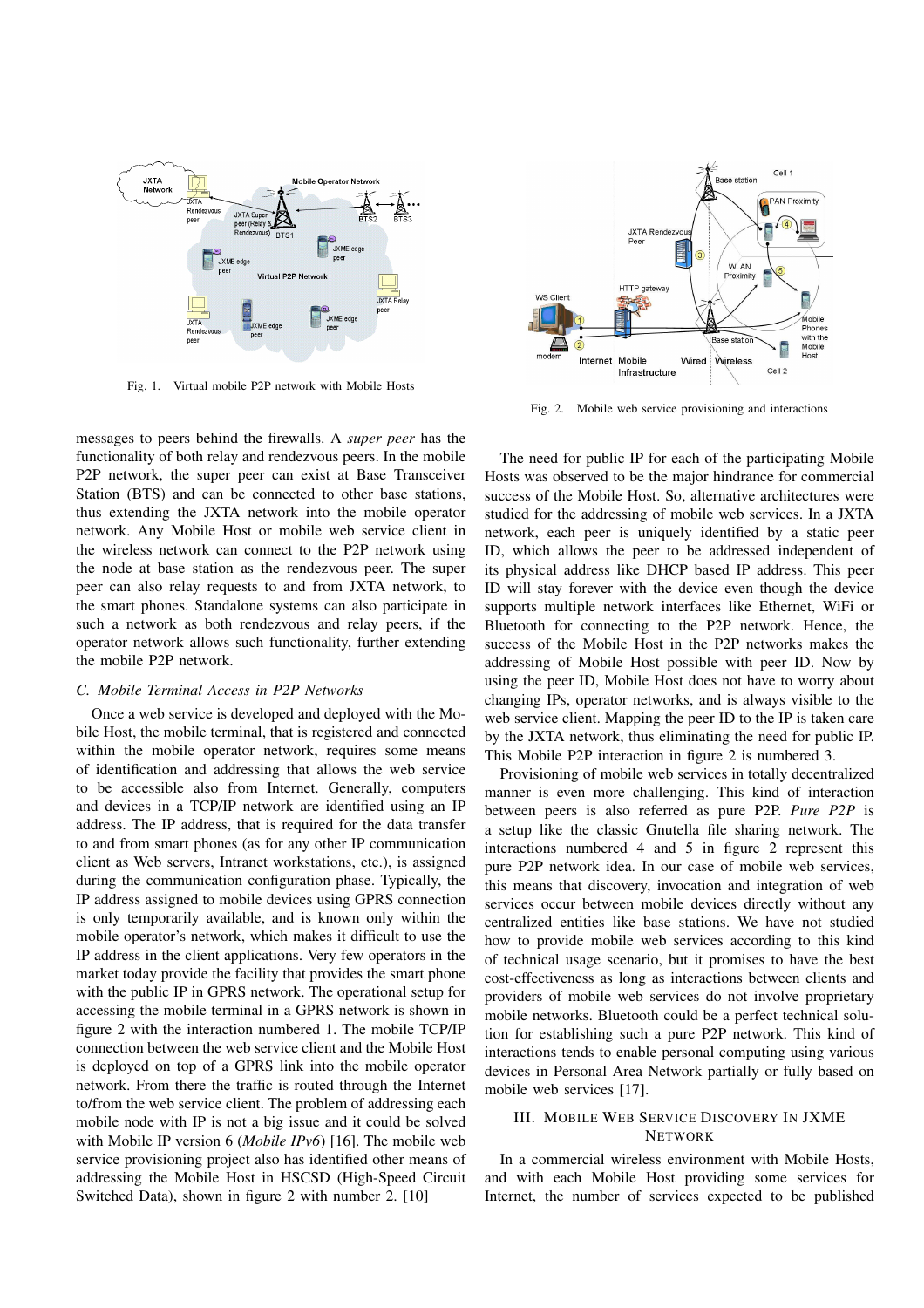could be quite high. Generally Web services are published by advertising WSDL descriptions in a UDDI registry [18]. But with huge number of services possible with Mobile Hosts, a centralized solution is not a best idea, as they can have bottlenecks and can make single points of failure. Besides, mobile networks are quite dynamic due to the node movement. Devices can join or leave network at any time and can switch from one operator to another operator. This makes the binding information in the WSDL documents, inappropriate. Hence the services are to be republished every time the Mobile Host changes the network.

Dynamic service discovery is one of the most extensively explored research topics in the recent times. Most of these service discovery protocols are based on the announce-listen model like in Jini. In this model periodic multicast mechanism is used for service announcement and discovery. But all these mechanisms assume a service proxy object that acts as the registry and is always available. For dynamic ad hoc networks, assuming the existence of devices that are stable and powerful enough to play the role of the central service registries is inappropriate. Hence services distributed in the ad hoc networks must be discovered without a centralized registry and should be able to support spontaneous peer to peer connectivity. [19] proposes a distributed peer to peer Web service registry solution based on lightweight Web service profiles. They have developed VISR (View based Integration of Web Service Registries) as a peer to peer architecture for distributed Web service registry. Similarly Konark service discovery protocol [20] was designed for discovery and delivery of device independent services in ad hoc networks.

Considering these developments and our need for distributed registry and dynamic discovery, we have studied alternative means of mobile Web service discovery and realized a discovery mechanism in JXTA/JXME network [21].

# *A. Mobile Web Service Discovery Approach*

In JXTA the decentralization is achieved with the advertisements. All resources like peers, peer groups and the services provided by peers in JXTA network are described using Advertisements. Advertisements are language-neutral metadata structures represented as XML documents. Peers discover each other, the resources available in the network and the services provided by peers and peer groups, by searching for their corresponding advertisements. Peers may cache any of the discovered advertisements locally. Every advertisement exists with a lifetime that specifies the availability of that resource. Lifetimes gives the opportunity to control out of date resources without the need for any centralized control mechanism. To extend the life time of an advertisement, the advertisements are to be republished.

Thus to achieve alternate discovery mechanism for mobile web services, the services deployed on Mobile Host in the JXTA network are to be published as JXTA advertisements, so that they can be sensed as JXTA services among other peers. JXTA specifies '*Modules*' as a generic abstraction that allows peers to describe and instantiate any type of implementation of



Fig. 3. Mapping between JXTA modules and web services

behavior representing any piece of "code" in the JXTA world. So the mobile web services are published as JXTA modules in the P2P network. The module abstraction includes a *module class*, *module specification*, and *module implementation*. The module class is primarily used to advertise the existence of behavior. Each module class contains one or more module specifications, which contain all the information necessary to access or invoke the module. The module implementation is the implementation of a given specification. There might be more than one implementation for a given specification across different platforms. Figure 3 shows the mapping between JXTA modules and web services. The collection of module abstractions represent the UDDI in a sense of publishing and finding service description and WSDL in a sense of defining transport binding to the service.

To publish the mobile web services in the JXTA network, a standard *Module Class Advertisement (MCA)* is published into the P2P network, declaring the availability of a set of web service definitions, in that peer group. Once new web services are developed for the Mobile Host, the WSDL descriptions of these services are incorporated into the <parm> element of the *Module Specification Advertisements (MSA)*, and are published into the P2P network. Thus MCA declares the existence of the web service and MSA provides metadata of the service. The MSAs are published into JXME network with an approximate life time that specifies the amount of time the Mobile Host wants to provide the service. The MSAs are cached at rendezvous peers or any other peers, with sufficient resource capabilities. Once the life time expires the MSAs are automatically deleted from the P2P network, thus avoiding the stale advertisements. The MSA can be published into the network by a service developer or even by the Mobile Host.

#### *B. Advanced Matching/Filtering of Services*

Once published to the mobile P2P network, the services can later be discovered by using the keyword based search provided by JXTA. The module specification advertisements carrying the web service descriptions can be searched by name and description parameters. This basic search returns a large number of resulted services, returning every service that matches the keyword. Since the discovery client in mobile Web services scenario is a smart phone, the result set should be quite small so that the user can scroll through the list and can select the intended services.

Moreover we would like to extend the search criteria to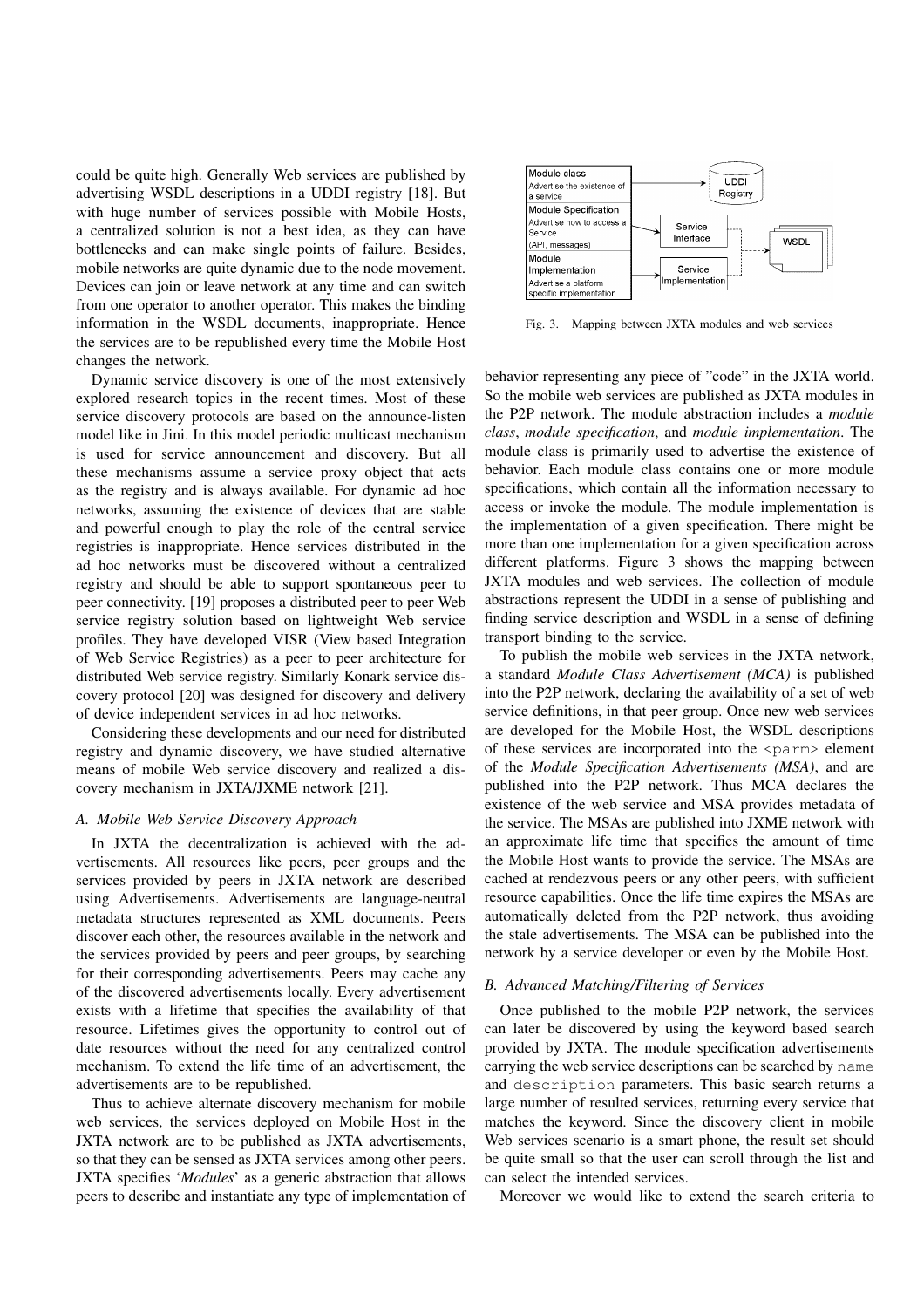the WSDL level. This means that search parameters would not be restricted to module specification advertisement details. The search will also extend by looking up the WSDL tags and information. The main idea behind this approach is that people usually express their opinion by using frequently used words and the frequency of a keyword in WSDL description is also relevant. A similar approach is taken in UDDI Explorer tool, developed for searching standalone web services [22]. Hence the JXTA search resulted services are ordered according to their relevancy using *Apache Lucene* tool [23]. Lucene is an open source project that provides a Java based highperformance, full-featured text search engine library. Lucene allows adding indexing and searching capabilities to user applications. Lucene can index and make searchable any data that can be converted to a textual format. Using the tool and its index mechanism the search results were ordered/filtered and the advanced matched services were returned to the discovery client.

## *C. Categorization of Mobile Web Services*

In order to make mobile web service discovery process more efficient, we tried to adapt categorization feature in UDDI standards. The ability to attribute metadata to services registered in UDDI and then the ability to run queries based on the metadata is absolutely central and critical to the purpose of UDDI at both design time and run time. To locate data with a UDDI registry would prove to be very difficult without categorization. Especially for the discovery of previously unknown businesses, services, binding or service types. It is indispensable that the corresponding UDDI registration data is marked with a set of categories that can universally be searched on. All four main UDDI data structure types provide a structure to support attaching categories to data. By providing a placeholder *categoryBag* for attaching categories to these data structures, any number of categories can be used for a variety of purpose. A categoryBag consists of one or more *keyedReference*. Each keyedReference contains attributes to identify category information. When the relationship between single categories is needed to describe a more complex entity, *keyedReferenceGroup*, which contains a set of keyedReference, is used to serve for the purpose.

With the intent to borrow categorization to our P2P-based mobile web service discovery mechanism, we also need a placeholder similar to categoryBag in UDDI. We called it *categoryPack*, which contains information of peer groups by way of keyedReferenceGroup. The categoryPack is incorporated into MCA. When an MSA is to be published in the network, it should search for the most appropriate MCA to match by the category information provided by keyedReferenceGroup in MCA, and should attach itself to the respective MCA.

For further achieving categorization we resorted to peer groups. With the reference to some popular industry categorization standards North American Industry Classification System (NAICS) and United Nations Standard Products and Services Code (UNSPSC), we designed a hierarchical categorization structure for mobile web services as in Figure 4. It



Fig. 4. Mobile web services category hierarchy

consists of four levels and fifty-seven peer groups altogether with mobile Web Service Group (*mWSGroup*) on the top level. The group structure is a first draft to realize the idea of categorization. To construct a complete categorization hierarchy for all possible mobile web services is neither realizable for the present stand of our research nor meaningful for our need. The application of the hierarchical categorization structure is implemented by a shell command in JXTA platform. With this self-defined shell command the whole categorization structure is published into JXTA network.

With the peer group hierarchy in place, a potential service requester first joins his group of interest and then issues the query for the discovery. When a super peer that is in the peer group receives the request, it looks through the cache and sends the request to the still available peers in the group. Each peer that receives the request from its super peer conducts the search process in its local cache by searching for the MCAs according to the keyword given by the mobile requestor. An MCA maps the general description of web services under the same group. Since more than one web services could possess the same general description but different detailed description and content, one MCA could possibly match more than one MSA. After the discovery process the matched MSAs are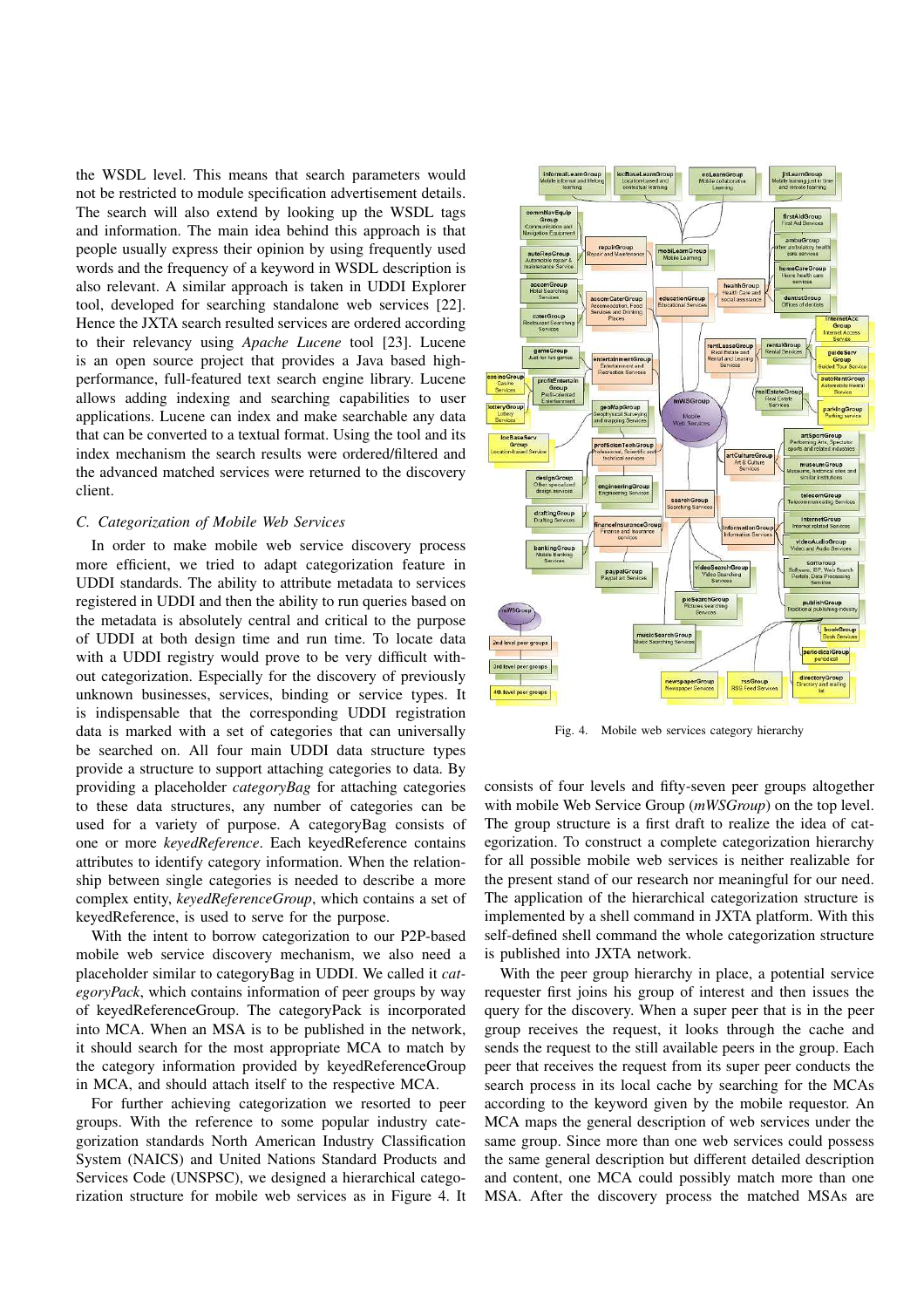provided as the search results. If the number of found MSAs is small, then the searching results could already be accepted and sent back to the service requester. Otherwise the Lucene based Advanced Matching/Filtering of Service is performed on the result set and the most relevant services are returned to the mobile client.

## IV. SCALABILITY EVALUATION OF MOBILE WEB SERVICE **DISCOVERY**

Scalability is an acknowledged desirable property for network performance. A system is described as scalable if it is able to accommodate an increasing number of elements or objects and/or to process growing volume of work gracefully. According to the factors taken into consideration there are different types of scalability, which are structural, space, time and load scalability. In order to determine the most appropriate types of scalability test for mobile web service discovery we reviewed the related projects. The broadest research to measure the scalability of JXTA is JXTA Benchmarking project, whose goal is to construct a test harness which can be set up by people relatively unfamiliar with JXTA, operated more or less automatically (scripted), which reports on network performance measures of interest to the JXTA community. Two other projects further implement JXTA Benchmarking project to some extent regarding performance evaluation of typical peer operations and sequences [24] and the performance of peerview and discovery protocols by large-scale, multi-site experiments [25] respectively.

With the above mentioned three projects as reference, we conducted the scalability test on the basis of peer operations in the process of discovery under different topologies. In our test startup benchmark is set as main metric for pre-discovery stage and Round-Time Trip (RTT) benchmark is set as main metric for discovery stage. Our benchmark suit included four network topologies where the numbers of participating rendezvous peers (RDV) are 0, 1, 2 and 3 respectively. The topologies are shown in figure 5. We considered discovery mechanism both with and without categorization.

The hardware setup for the evaluation included a Sony Ericsson P990i smart phone and a pool of eight computers. The phone has a memory of 60 MB and 3G technology capability with data transfer speeds up to 384 kbps for Internet. The computers are equipped with Pentium IV, 3.2GHz and RAM of 1GB or 2GB. The network environment is campus 100 Mbps LAN at RWTH Aachen, Germany. JXTA-JXSE version 2.4.1 is used to execute the test.

For obtaining the performance results, large no of MSAs (in the range 10-100) are published into the group categorization hierarchy. All the experiments are conducted in all the 4 different topologies, under multiple number of matching services for the keywords. In the case of single peer topology with no RDV, non-categorization discovery is comparatively easier to conduct. Since the only variable is the number of MSAs to be published. The discovery latency is measured in each case of different number of MSAs in the local cache of the single peer. In categorization discovery the measurement



Fig. 5. Scalability test topologies



Fig. 6. Comparison of timestamps for topology with 2 RDV

is more complicated. Since four levels of peer groups are built in the category hierarchy and with the concern that the discovery latency may be rather diversified on different levels of category hierarchy, we measured the performance from each level of hierarchy. With number of MSAs to be published as the variable, discovery latency is measured from groups of each of the four levels.

Figure 6 shows the results for the topology with 2 rendezvous peers. From these results we can observe that It costs about 41% less latency for a peer to find an MSA with discovery mechanism with categorization than non- categorization discovery mechanism. The trend line of non-categorization discovery mechanism shows a light linear form, while that of discovery mechanism with categorization keeps rather constant trend line. The mean of categorization discovery is 2872 ms, in comparison to 4866 ms.

From the scalability results we also have observed that the percentage difference for categorization and non